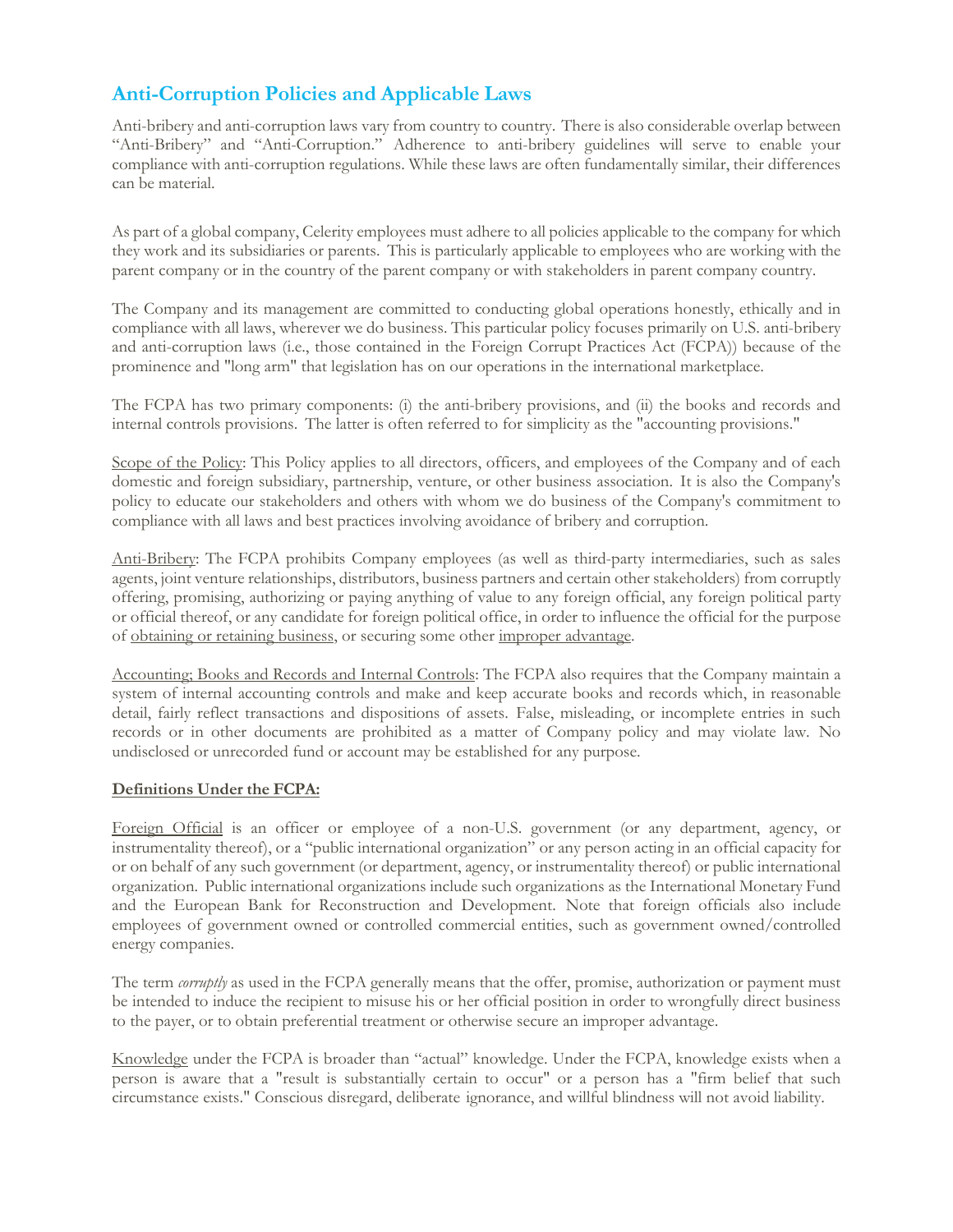Note that the books and record provisions of the FCPA contain no knowledge requirement. Thus, even unintentional, immaterial misstatements can potentially create liability.

# **Transactions Involving Government Officials**

Payments, including hospitalities and gifts, to government officials may be made only in compliance with this policy and any procedures implemented pursuant to this policy. Prior to any such payment being made to an official, the local legal department must determine that such payment complies with the FCPA and local law. Such payments must be accurately recorded and are subject to regular review by the Company.

Retaining a government official (as an agent, lobbyist, consultant, etc.) may be permissible in very limited circumstances, but must be handled with great caution. Such relationships must be structured so that they meet the requirements of the FCPA and local law. No such relationship may be negotiated without the input and approval of the local legal department.

Similar caution must be exercised where a potential employee or agent is affiliated with an organization which could be deemed to be a government instrumentality, has a familial relationship with a government official or was previously engaged in government service. If you face any of these circumstances, you should consult the local legal department.

# **Transactions with Intermediaries and Partners**

Payments to all third-party intermediaries or partners where such intermediaries or partners subsequently make illegal payments pose great danger to the Company and violation of this Policy. In order to minimize this risk, the Company requires that an investigation be conducted of the intermediaries and partners with whom the Company intends to do business when any "red flags" or other suspicious circumstances are believed to exist. The local legal department will work with you in performing a due diligence investigation tailored for new intermediaries, as well as for retaining existing intermediaries.

Such investigations may include a review of reputation, expertise, experience and past performance of potential intermediaries or partners; their connection, if any, to government officials; the reasonableness of the proposed payment arrangements under the circumstances; and the business purpose for entering into the transaction. In certain situations, it may be necessary to hire private investigators to verify the reputation, credibility, and financial stability of an intermediary or partner.

# **Red Flags When Dealing with Intermediaries**

If there are "red flags" that raise questions or concerns about the intermediaries, then there is a duty to inquire. In an intermediary situation, typical issues that may trigger red flags include the following non-exhaustive list of concerns:

- Is the relationship of the intermediary to the governmental entity or contracting party?
- Is the intermediary him/herself a government official or closely related to a government official?
- Is the intermediary's company owned in part by a government official or his/her family?
- The size of the payment to the intermediary does it seem excessive?
- Is the payment excessive in light of payments made by the Company elsewhere for similar services?
- Is the payment excessive in light of local custom or local law for legitimate services?
- The nature of the payment to the intermediary why is the intermediary being paid, and for what services?
- Has the intermediary made comments to the effect that a particular amount of money is needed in order for him to "get the business," "make the necessary arrangements," etc.?
- Are there strong indications that business in that country can only be done by bribing officials?
- Is it legal for the intermediary to act as such in that country and with relation to that contract?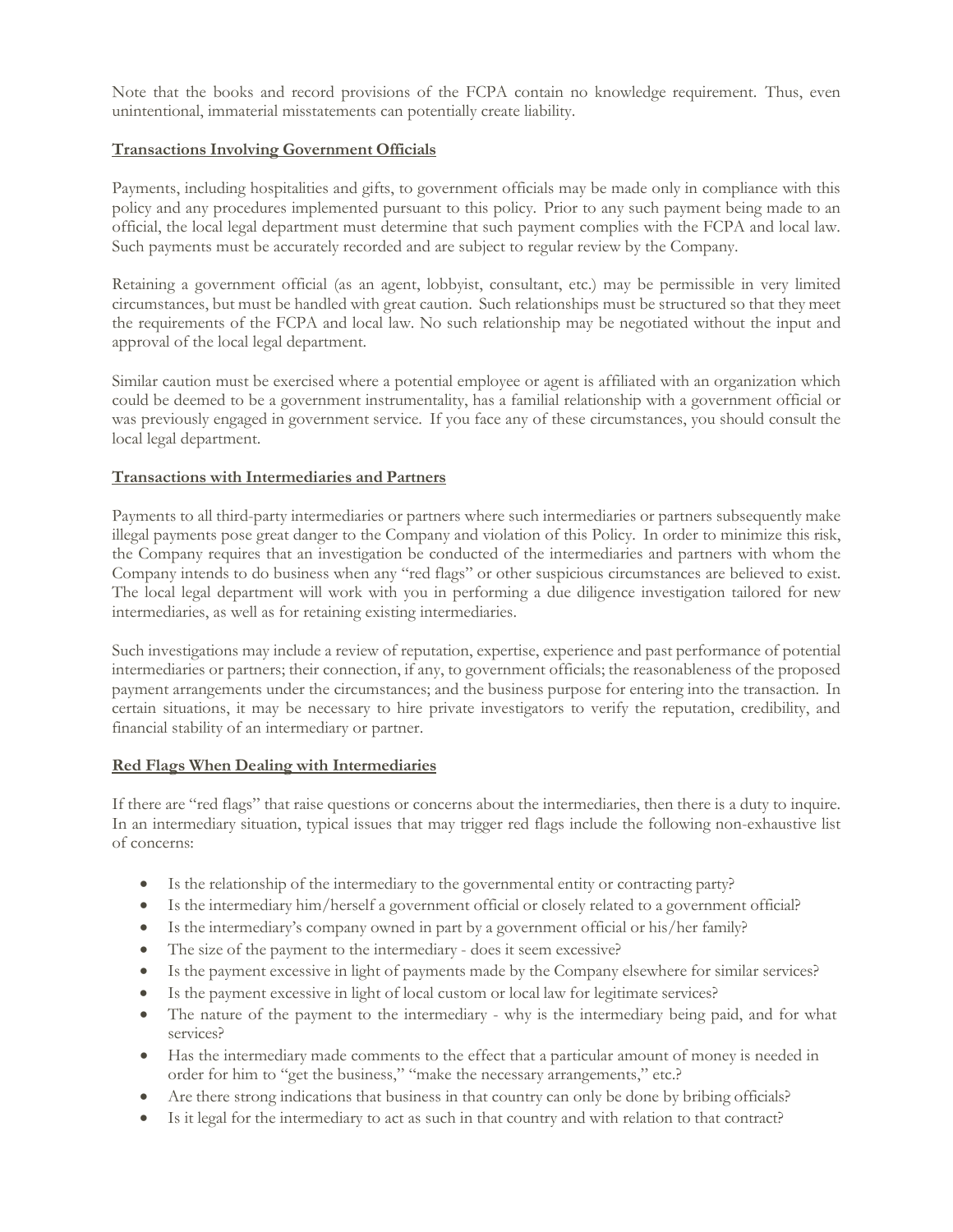- Are the services of the intermediary really necessary, or were they suggested merely to provide cover for a prohibited payment?
- What is the method and manner of the payment to the intermediary?
- Will the payment be all or partly in cash or a bearer instrument?
- Will the payment be made partly to another person or company?
- Will the payment be made in a country other than the one where the services were rendered?
- Has the intermediary requested any false documentation (e.g., false invoicing or failure to report the payment to host country fiscal authorities)?
- What is the reputation of the intermediary? And is that reputation for honesty and effective service?
- Are there business references available to confirm the expertise, experience, and integrity of the intermediary?

If you are aware of any such "red flags" involving an intermediary, contact the local legal department. Pursuant to Company policy, further investigation may be required before contracting with the intermediary. No such investigation should be undertaken without the prior approval of the local legal department. Certain standard provisions designed to ensure compliance with the requirements set forth in the FCPA and which have been developed by the local legal department shall be included in all such agreements.

# **Charitable Contributions and Support for Social Projects**

Monetary and other contributions to charities, social projects, and funds, including schools, educational funds, and infrastructure projects, should be handled with caution because they can be conduits for corrupt payments. In order to minimize this risk, the Company requires an appropriate investigation be conducted into such charities and projects. Any such contributions require prior approval of the local legal department.

#### **Hospitalities and Gifts**

Under certain circumstances and consistent with the standards of the FCPA, certain hospitalities such as transportation, accommodations, meals, entertainment, and nominal gifts may be extended to government officials. All such hospitalities and gifts must (i) have a clear business purpose which is directly related to the Company's commercial objectives; (ii) be reasonable in amount and bona fide; and (iii) be offered only in connection with the promotion, demonstration, or explanation of the Company's products or services or the execution or performance of a contract with a non-U.S. government or agency thereof.

The provision of any such hospitalities and gifts should be infrequent since the cumulative effect of regular hospitalities or gifts may create the appearance of improper conduct. In addition, hospitalities and gifts may not be lavish or extravagant. **No hospitalities should be extended or gifts given to family members or relatives of government officials without the prior approval of the Legal Department.** It is usually advisable that the Company pay for hospitalities itself, rather than reimbursing the recipient. Further, such hospitalities and gifts must be permitted under local law and should conform to generally accepted local customs.

Our employees are required to consult with the local legal department before proceeding to assume responsibility for payments which would fall within this category of permissible expenses.

# **Improper Benefits: Our Anti-Bribery and Anti-Corruption Policies & Guidelines**

#### General Information

Celerity does not engage in bribery or corrupt behavior, nor provide or authorize improper benefits or payments. We also avoid the appearance of bribery and corruption (any act which might seem dishonest, illegal or could create a breach of trust, or otherwise create undue influence is unacceptable). We are prohibited from using third parties, directly or indirectly, to avoid following this Policy. We only offer a gift, hospitality or anything of value that avoids the impression of undue influence or the appearance of inappropriate behavior. Providing, offering, or accepting anything of value which deviates from this Policy is considered an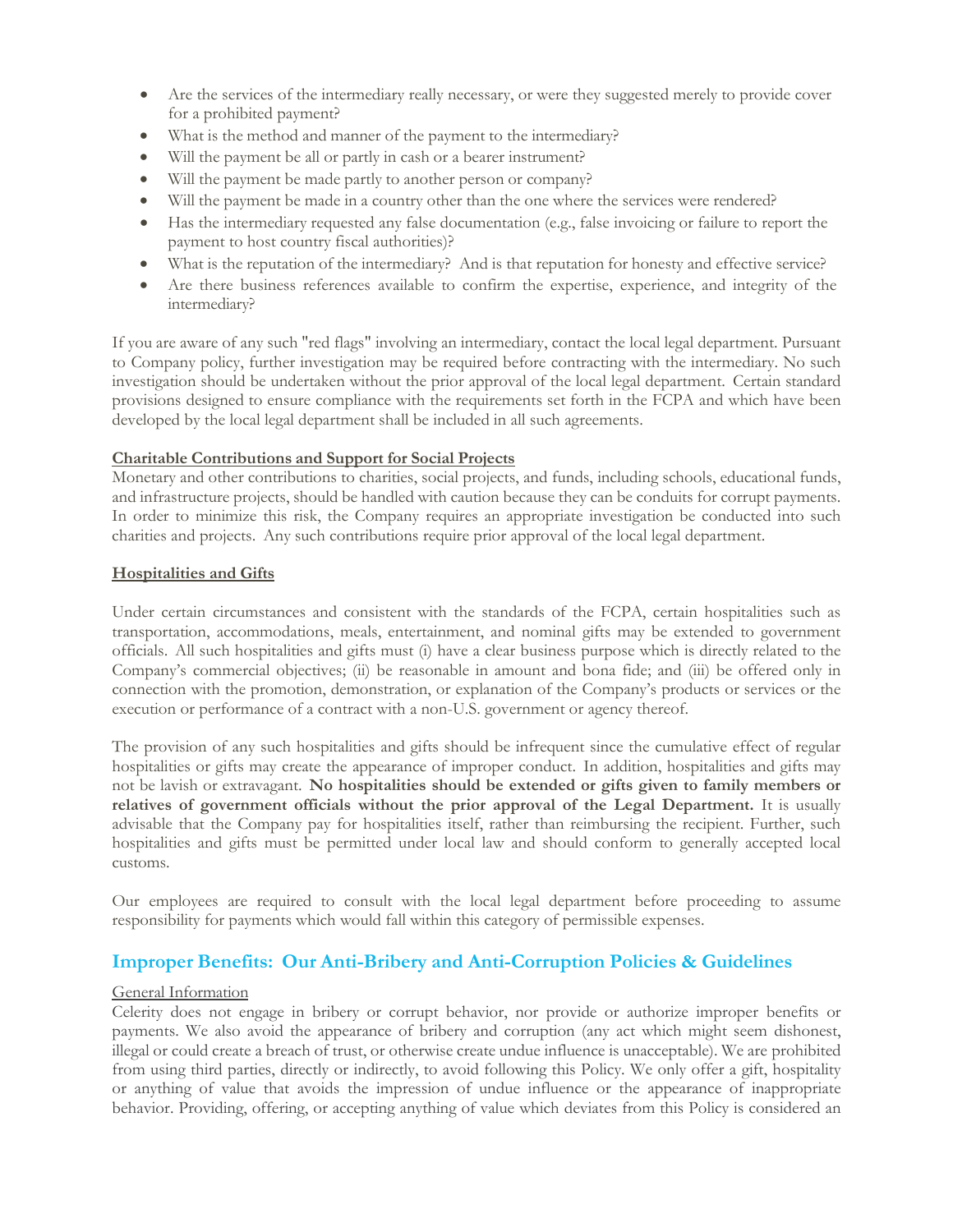improper benefit. Improper benefits and payments – bribes and facilitating payments – are prohibited.

Facilitating payments are small payments made directly to a government official to secure or expedite routine government actions to which you are entitled (e.g. visa, permit or license, port clearance, telephone connection, etc.). Requests for facilitating payments are more common in certain global regions than in others. Facilitation payments may seem innocent, but are a form of corruption. Celerity forbids making facilitating payments and promotes measures to eliminate such practices.

**Q.** Can you give an example of a bribe?

**A.** A bribe is anything of value (not only money) that provides a benefit to the recipient, such as cash or cash equivalents (for example gift vouchers), the purchase of property or services at inflated or discounted prices, extravagant hospitality, cars, jewelry, home improvements, intangible benefits, travel and shares, individual financing, or discounts not generally available, a scholarship for a relative, and sometimes even an internship for a relative.

# Using Intermediaries, Agents, and the Like

The use of agents, intermediaries, service providers, representatives, and consultants to get business with customers or services from any government authority is an area that is at particularly high risk of involving bribes. Although such use is not common within Celerity, extra care needs to be taken if such service providers are (going to be) used – they cannot be appointed without the prior written approval of Celerity. If you already use such agent, intermediary, representative or consultant you are required to contact Celerity in order to obtain written approval of that arrangement.

**Q.** I want to appoint an external consultant to ensure I get the required licenses from the local authority quickly. Any delays will cause harm to the customer's and Celerity's business. The consultant that is recommended to me is said to be quick and knows the relevant authorities very well. Can I contract this external consultant?

**A.** You will have to ensure that the external consultant is a reliable party that will follow all legal requirements to obtain the license. This requires proper screening of the consultant (reputation, references, conflict of interest, website, commitment to anti-bribery, etc.). The contract with the consultant must include very precise wording on the services that are to be provided and has to be explicit on the fees to be paid in relation to the license and the costs charged by the consultant. If any bribes or facilitation payments are involved this is very harmful to Celerity, Randstad, and to society in general. Always get prior approval from Celerity and Randstad.